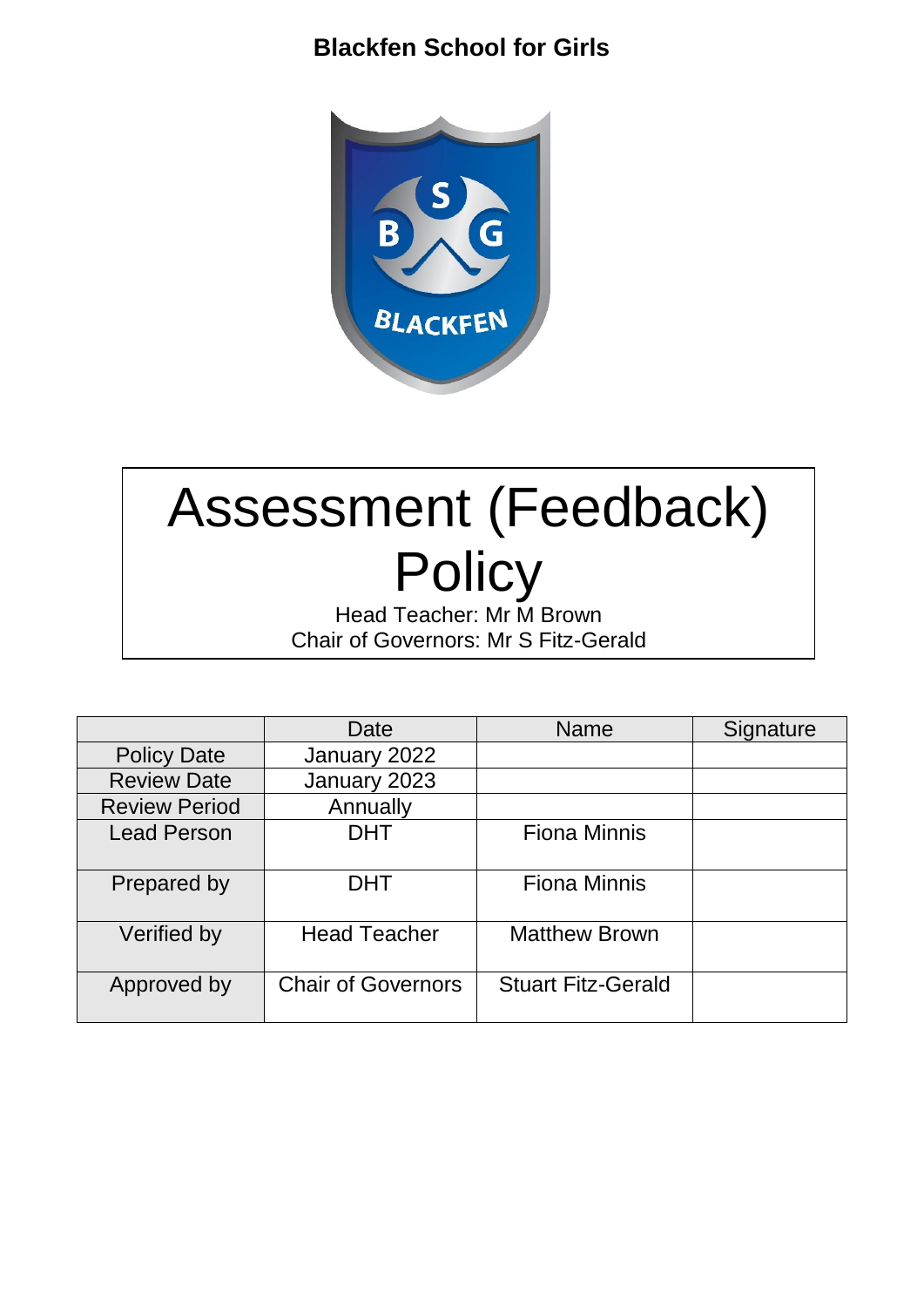# **Blackfen School for Girls**

## **Rationale**

Assessment underpins the whole process of teaching and learning and is integral to good practice. In order for assessment to be credible and useful, the criteria for the judgment need to be shared, understood and agreed between the teacher and the learner. The more effective the assessment, the clearer the next steps required for learning will be. Assessment is important as it:

- Identifies strengths and weaknesses, indicating the next steps in the learning process.
- Is a vehicle through which feedback can be given and action taken.

• Provides teachers with essential information for lesson planning and supports target-setting and tracking of student progress.

• Measures attainment within a year group or against established criteria.

• Highlights and records positive achievement.

• Encourages students to be responsible for their own learning through target setting and selfassessment.

• Keeps parents and carers informed.

## **Outcomes**

• Students have a clear understanding of the quality of their work, how it has been assessed and how it might be improved.

• A process of feedback and intervention that is manageable for teachers of all subjects to use and that enables students to improve their learning and make progress.

• A culture of learning and progress that is characterised by dialogue, in all its forms, between teachers and students.

• On-going process of Assessment for Learning which supports planning, differentiation and personalisation of learning.

## **Procedures**

Not all work can or should be marked in detail. Within each unit of work, departments should identify a finite number of key pieces of work for more in depth, quality marking. The frequency of these indepth, marked pieces of work is related to the number of lessons that are taught in a week.

• A minimum of six such pieces will be identified by foundation subjects over the course of a year. These should be evenly spread out across the year.

• Core subjects should identify additional opportunities for quality marking to take place, as teachers will mark two in-depth pieces of work per half term.

• These pieces of work will focus on the assessment of progress in relation to specific learning objectives.

• Success criteria will be shared with students and at the end of the marking process, it should be clear to students "what they have done well" and "what they need to do to improve". The feedback should challenge students, be specific and should promote growth mindset attitudes to learning.

• An interim KS3 Level, GCSE grade, BTEC or other awarding body attainment criteria will be awarded and students will be given the opportunity to improve their work or respond to teachers' marking during DIRT time.

• In addition to the more detailed marking, interim book-looks by the teacher will support peer and self-assessment.

• Agreed school notation for literacy correction should be used. In addition, a guideline of *three* literacy corrections per paragraph should be marked and corrected by students. *Some coursework exceptions may apply to follow exam regulations.*